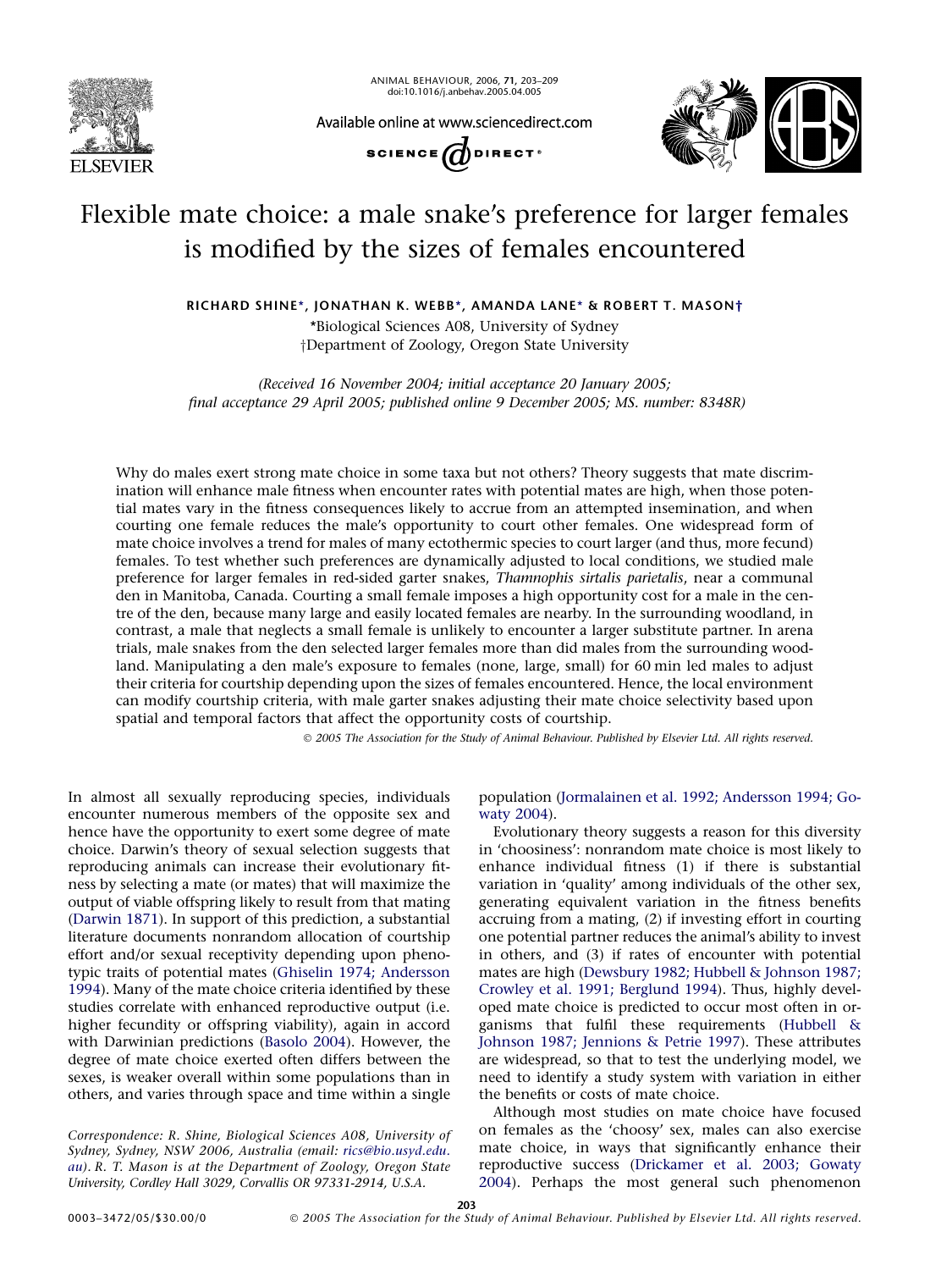involves a preference for courting larger rather than smaller females. The selective advantage of using female body size as a criterion for mate choice presumably involves a consistent trend for fecundity to increase with maternal body size (perhaps simply because of physical constraints on clutch volume: [Ghiselin 1974; Vitt &](#page-5-0) [Congdon 1978; Qualls & Andrews 1999](#page-5-0)). Thus, a wide range in female body size within a single population, as is typical of ectotherms ([Pough 1980; Shine et al.](#page-5-0) [1998](#page-5-0)), will translate into massive differentials in fecundity and, thus, fitness benefits of mating. If the time, energy or risk invested in courtship reduces a male's opportunities to court other females, males should prefer larger females as sexual partners. In support of this prediction, increased courtship to larger females has been documented in a diverse array of organisms, including molluscs ([Erlandsson & Johannesson 1994\)](#page-5-0), crustaceans ([Rahman et al. 2002; Gosselin et al. 2003\)](#page-5-0), insects [\(Jor](#page-5-0)[malainen et al. 1994; Mallard & Barnard 2003](#page-5-0)), fish ([Sar](#page-6-0)[gent et al. 1986; Berglund & Rosenqvist 1993; Dosen &](#page-6-0) [Montgomerie 2004](#page-6-0)), anuran amphibians ([Berven 1981](#page-5-0)), urodele amphibians ([Verrell 1986, 1989\)](#page-6-0), lizards [\(Olsson](#page-5-0) [1993; Cuadrado 1998](#page-5-0)), snakes [\(Luiselli 1996; Shine](#page-5-0) [et al. 2001b\)](#page-5-0) and birds ([Johnson 1988\)](#page-5-0). None the less, there are also many cases where no male preference for larger females is evident ([Pyron 1996; Rahman et al.](#page-5-0) [2004](#page-5-0)), or where such a preference is evident only in a subset of males ([Basolo 2004\)](#page-5-0), or only under particular conditions [\(Jormalainen et al. 1992; Berglund 1994\)](#page-5-0). An increase in mating rates with increasing female body size may also be driven by factors other than male preference [\(Brown 1993\)](#page-5-0), so direct experimental evidence is necessary for any confident interpretation of male mate choice.

Snakes offer a particularly interesting lineage with which to investigate male mate choice, and a striking contrast to their sister taxon, the lizards. Mate choice by females has been shown for many lizard species, whereas male mate choice has been documented only rarely ([Andrews 1985; Andersson 1994; Olsson et al. 2003](#page-5-0)). In contrast, several empirical studies have revealed mate choice by male snakes [\(Luiselli 1996; Shine et al.](#page-5-0) [2001b](#page-5-0)), but none have demonstrated mate choice by females (but see [Schuett & Duvall 1996\)](#page-6-0). In the most intensively studied system, male red-sided garter snakes, Thamnophis sirtalis parietalis, adjust their intensity of courtship to a female based on not only her body length ([Shine et al. 2001b](#page-6-0)), but also her body condition [\(Shine](#page-6-0) [et al. 2003b](#page-6-0)), whether she has mated recently [\(Shine](#page-6-0) [et al. 2000c\)](#page-6-0), how long since she has emerged from hibernation [\(Shine et al. 2005b\)](#page-6-0), and from which den population she comes [\(LeMaster & Mason 2003](#page-5-0)). These subtle mate discrimination choices are based upon sexspecific skin lipids on the female's skin [\(LeMaster & Ma](#page-5-0)[son 2002; Shine et al. 2003c\)](#page-5-0). Why are male snakes so choosy? Theory suggests that the most likely reason is that male snakes experience high 'opportunity costs': locating and courting a female is a long and risky process that can substantially reduce the male's ability to locate and court alternative potential mates [\(Duvall et al.](#page-5-0) [1993; Shine et al. 2001b\)](#page-5-0). Thus, selection may have

favoured male abilities to discriminate between potential mates based upon traits that predict the probable fitness benefits accruing from a mating, and to focus their courtship effort disproportionately towards larger, more fecund females.

To test the hypothesis that opportunity costs drive the evolution of male mate choice, a study system is needed where such costs vary in time and/or space. In such a system, we predicted that males would show corresponding variation in their degree of 'choosiness', with strong selectivity evident only under circumstances where courting one female directly compromises the male's ability to court another, perhaps larger, female. In contrast, males should be relatively nonselective (e.g. court even a small female) if they are unlikely to encounter a larger potential mate, either because densities of females are low or because most females in the local area are small. Communal dens of red-sided garter snakes provide an ideal opportunity to test this prediction. Courtship and mating occur both at the den itself, with high densities of large females, and in the surrounding woodland where both densities and mean body sizes of females are lower ([Shine et al. 2001a\)](#page-6-0). Thus, we predicted that male snakes at the den would be more selective (show stronger sizebased mate choice) than would males in the surrounding woodland. Using the same system, we also tested whether any such modification of mate choice criteria is hardwired or facultative; that is, does changing the density or body size distribution of females encountered by a male snake modify his criteria for mate choice? We conducted experimental studies at a garter snake den to answer these questions.

#### METHODS

### Study Species and Area

Red-sided garter snakes are small (mean snout–vent length, SVL: males: 45 cm; females: 60 cm) nonvenomous colubrid snakes widely distributed across southern Canada and the northern U.S.A. [\(Rossman et al. 1996](#page-6-0)). Towards the northern limit of their range in south-central Manitoba, severely cold winters force the snakes to aggregate in communal overwintering sites for about 8 months each year ([Gregory 1974\)](#page-5-0). Most adult snakes within a wide area overwinter in these large communal dens, but smaller (juvenile) individuals spend the winter in other sites, probably in smaller groups ([Gregory & Stewart](#page-5-0) [1975](#page-5-0)). Mating begins in the vicinity of the den as soon as the snakes emerge in spring (May), before they disperse to their summer ranges. Females ovulate about a month after dispersing from the den, give birth in early autumn in their summer ranges, and then migrate back to the den to overwinter [\(Gregory & Stewart 1975; Mason](#page-5-0) [1993](#page-5-0)). The large numbers of snakes at these dens, and the animals' tolerance to disturbance by observers, provide a unique opportunity for research on behavioural ecology and the mating system ([Mason 1993\)](#page-5-0). We worked at a den containing more than 50 000 snakes 1.5 km north of Inwood, 250 m east of Highway 17 in central southern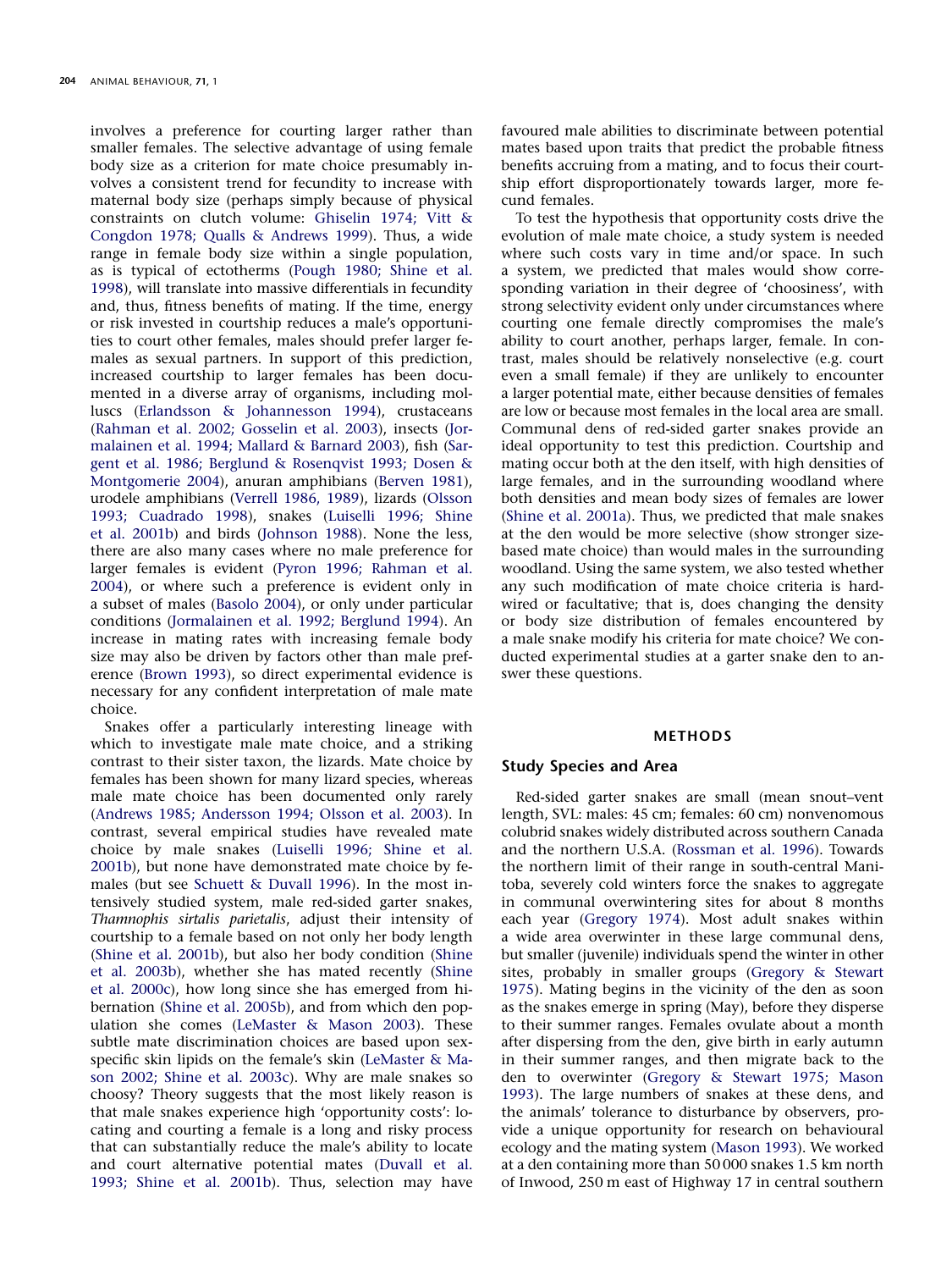Manitoba (50°31.58'N, 97°29.71'W) in May 2003 and 2004. The den is an open rocky area beside a limestone quarry, bordered by aspen woodland interspersed with grassy areas ([Shine et al. 2003a\)](#page-6-0). The research was conducted under the authority of Oregon State University Institutional Animal Care and Use Committee.

#### Surveys of Female Body Sizes

To quantify the size distributions of female snakes in the den itself versus in the surrounding aspen woodland, we took daily samples of animals from both sites during May 2003. Den females were collected by hand soon after they emerged, whereas woodland snakes were captured in funnel traps set along a wire drift fence 50 m from the den ([Shine et al. 2005a](#page-6-0)). Sex of captured snakes was assessed by tail shape and confirmed by manual eversion of the hemipenes in any doubtful cases. All snakes were measured (SVL) before immediate release at their site of capture (for woodland snakes, on the opposite side of the fence from which they had been caught). Given that the den contained more than 50 000 snakes (from mark– recapture studies: R. Shine, unpublished data), and the short duration of female residency in and near the den ([Shine et al. 2001a](#page-6-0)), it is unlikely that any individual snakes were recaptured at the same site in more than one sample. However, some 'den' females might have been recaptured later, as they dispersed through the woodland. This minor level of inadvertent pseudoreplication should have little effect on our estimates of the size distributions of females in these two sites.

# 'Opportunity Costs' for Mate Location

A dramatic reduction in snake densities with increasing distance from the den, coupled with an increase in the proportion of already mated females ([Shine et al. 2001a,](#page-6-0) [2005a\)](#page-6-0), suggests that males in the woodland should take longer to find a potential mate than males at the den. Already mated females are unable to remate for at least 24 h, because mating males deposit a gelatinous plug that occludes the female cloaca [\(Devine 1977; Shine et al.](#page-5-0) [2000c](#page-5-0)). To quantify the time taken to find a female, we removed the female from a courting group (with minimal disturbance) and then followed one randomly selected male from that group until he found another female. Trials were terminated after 5 min if the male was still mate searching at that time.

## Effects of Female Size on Male Courtship

We measured intensity of courtship by recently captured males in open-topped nylon arenas  $(1 \times 1$  m and 0.8 m high) erected in a grassy area near the Inwood den. Two sets of trials were conducted, with different experimental designs for logistical reasons. Trials with a single male and a single female per arena always produced vigorous courtship. To generate variation in courtship intensity, we added a second male in the first set of trials;

and to obtain a direct comparison of mate choice, we added a second female in the second set of trials.

#### Den versus woodland males

We placed two males and a single unmated female (with her cloaca taped shut to preclude copulation) within each arena, and scored whether each male courted the female (i.e. aligned with her body, chin pressing, caudocephalic waving: [Whittier et al. 1985](#page-6-0)) at 1-min intervals for 20 min. Both males within a single trial were taken from the same location (either den or woodland); all females were recently collected from the den.

#### Experimental manipulations

Each arena contained one male from the den and two unmated females, one large  $(>55$  cm SVL) and one small  $( $55 \text{ cm}$  SVL)$ ; female cloacas were taped shut to prevent mating. We scored whether either female was courted during five observation periods (10 s each) at 5-min intervals. For 60 min before these trials of courtship intensity, males were kept in groups of 10 in similar arenas containing either no females, five large females  $(>55$  cm SVL), or five small females ( $\leq$  55 cm SVL). Again, all females were taped to preclude copulation. In all experiments, an individual snake was used in only a single trial.

## RESULTS

#### Surveys of Female Body Sizes

Among our sample of 2469 female snakes, den females averaged significantly larger than did woodland females (ANOVA:  $F_{1,2467} = 160.36$ ,  $P < 0.0001$ ; [Fig. 1\)](#page-3-0). For the categories of 'large' and 'small' female subjects, 52% (496/ 959) of females in the den were small  $(\leq 55$  cm SVL) versus 67% (1017/1510) in the woodland (chi-square test:  $\chi_1^2 = 59.73$ ,  $P < 0.001$ ). Temporal (day-to-day) variation in mean female body sizes was also significant, both at the den (range of daily mean values 49.9–60.0 cm SVL: ANOVA:  $F_{16,892} = 7.26$ ,  $P < 0.0001$ ) and at the drift fence in the woodland (range of daily mean values 44.8–57.0 cm SVL:  $F_{15,1494} = 2.24$ ,  $P < 0.0001$ ).

# 'Opportunity Costs' for Mate Location

When we removed the female that the den males had been courting, they located another female and recommenced courting after a mean  $\pm$  SD of 22.5  $\pm$  23.62 s (range 3–67 s), and after travelling a mean  $\pm$  SD of only 1.99  $\pm$  2.21 m. In contrast, only four of the 10 woodland males located another female within the allotted 5-min period (range 60 to  $>$  300 s) and they travelled much further (12.55  $\pm$  8.29 m) in the process. The den males required significantly less time to relocate a female than did woodland males (ANOVA:  $F_{1,18} = 49.06$ ,  $P < 0.0001$ ) and did not have to travel as far to do so (distance travelled:  $F_{1,18} = 15.16, P < 0.001$ ).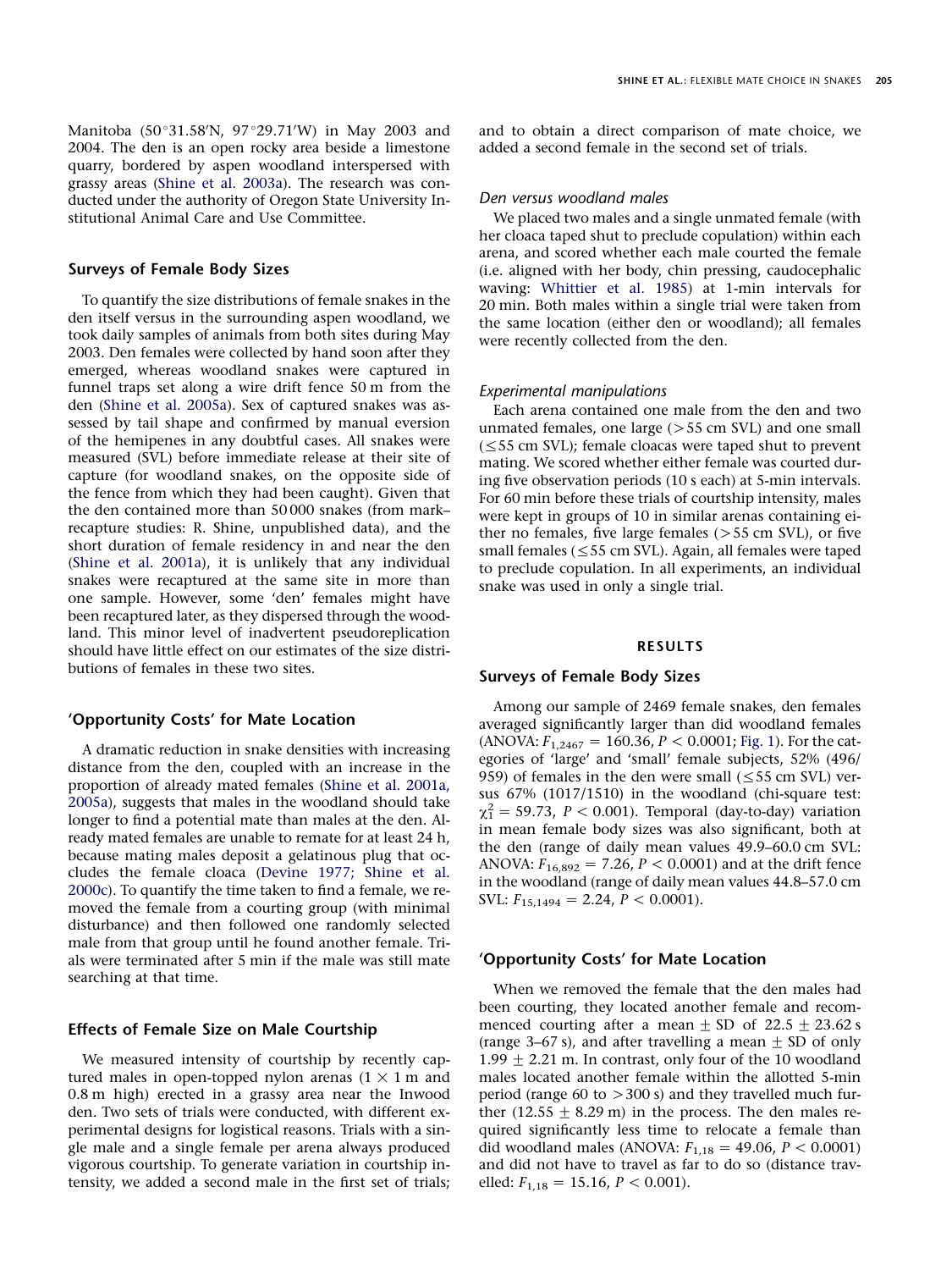<span id="page-3-0"></span>

Figure 1. Snout–vent length distributions of female garter snakes collected in (a) the den and (b) the surrounding woodland.

# Effects of Female Size on Male Courtship

#### Den versus woodland males

ANCOVA with male location as the factor, female SVL as the covariate and courtship intensity as the dependent variable showed that larger females attracted more courtship overall ( $F_{1,138} = 5.49$ ,  $P < 0.03$ ), and that den males courted at a higher rate than did woodland males  $(F_{1,138} = 5.01, P < 0.03)$ . More importantly, a significant interaction between female SVL and male location  $(F<sub>1,138</sub> = 6.05, P < 0.02)$  means that female body size affected the intensity of courtship by den and woodland males differently. Woodland males did not modify their courtship intensity based on female body size, whereas den males courted larger females more intensely than smaller ones (Fig. 2). Including male body length as a covariate in these analyses did not explain significant additional variance  $(F_{1,134} = 0.51, P = 0.48;$  all interactions NS).

#### Experimental manipulations

When two females of different sizes were present within the same arena, the larger female generally attracted more courtship. Thus, the proportion of observation periods when the male courted the smaller rather than the larger female was significantly less than expected under the null hypothesis of equal courtship intensity regardless of female body size (overall  $= 32.7\%$  of courtship to the smaller female; chi-square test:  $\chi_1^2 = 97.79$ ,  $P < 0.0001$ ).



Figure 2. Mean number of observation periods (out of 20) + SE at which male garter snakes collected either at the den or in the surrounding woodland were recorded courting smaller-than-average females ( $\leq$ 55 cm snout–vent length) versus larger-than-average females ( $>55$  cm snout–vent length) in outdoor arenas. Sample sizes (left to right)  $= 42$ , 30, 26 and 44 trials.

However, the magnitude of this bias was stronger for males that had been housed only with large females than for males that had been housed only with small females (ANOVA with arcsine percentage of courtship to small female as the dependent variable:  $F_{2,58} = 3.33$ ,  $P < 0.05$ ; Fig. 3). Including male body size as an additional covariate in this analysis showed that larger males were more likely to court larger rather than smaller females (ANCOVA:  $F_{1,57} = 4.14$ ,  $P < 0.05$ ), but with no significant interaction term between treatment and male body size  $(F_{2,55} = 0.99, P = 0.38)$ ; the significance of the treatment effect was not changed by including this additional covariate ( $F_{2,57} = 3.61$ ,  $P < 0.04$ ). Thus, male snakes adjusted their intensity of courtship to smaller versus larger females



**Figure 3.** Mean percentage of observation periods (out of  $5$ ) + SE at which a male garter snake was recorded courting the smaller rather than the larger of two females placed in his outdoor arena. Sample sizes (left to right)  $= 22$ , 18 and 21 trials.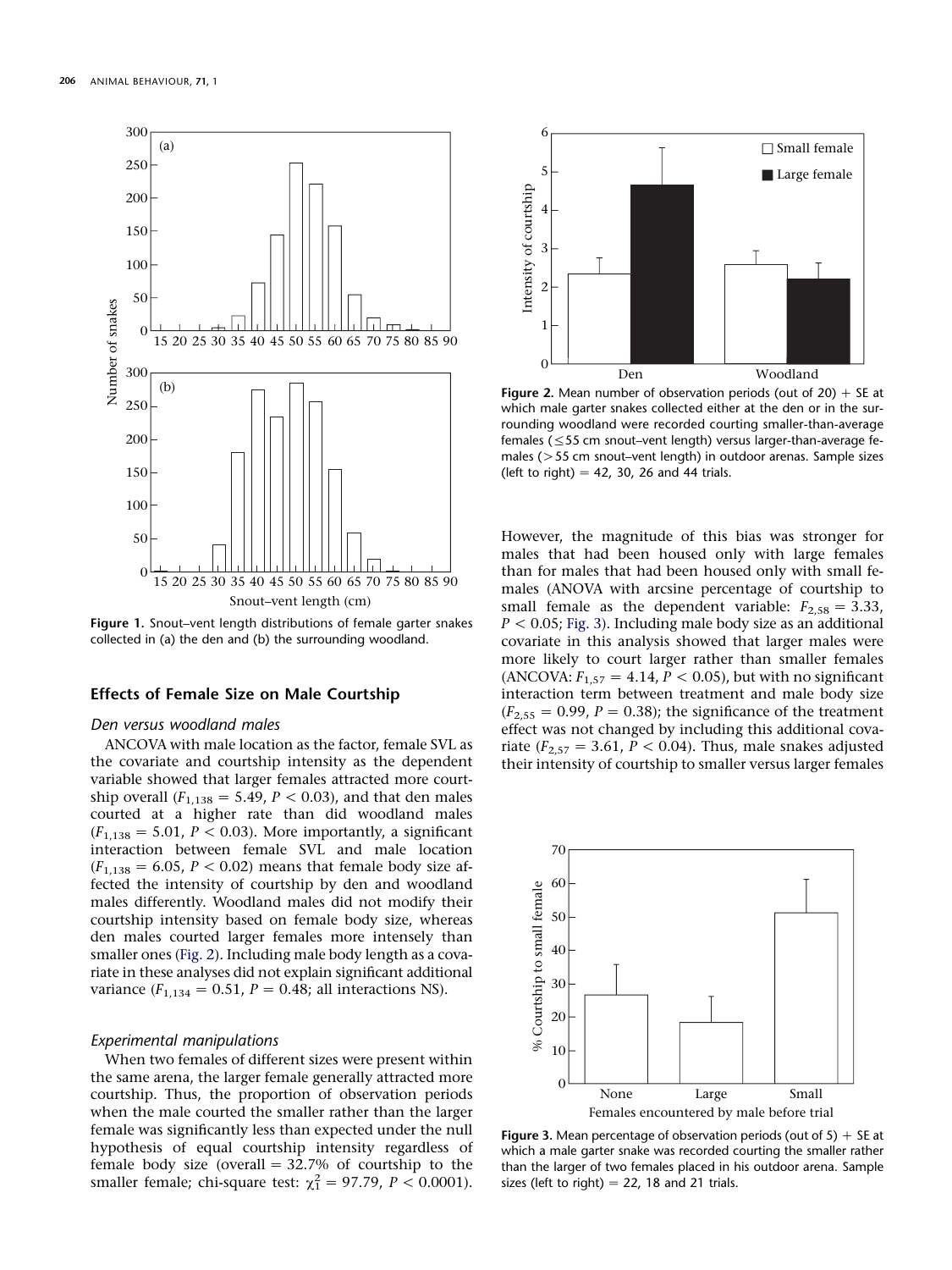based on the body size distribution of females that they had encountered over the preceding 60 min [\(Fig. 3](#page-3-0)).

#### **DISCUSSION**

The current study reinforces a major conclusion from previous research: male red-sided garter snakes are highly selective courters in ways that are likely to enhance male fitness. Studies to explore the mechanistic basis of this choosiness have revealed that courting males use multiple criteria (e.g. the female's length, condition, pheromonal profile, appearance and body temperature) and that such criteria can differ even between small and large males within the same population [\(Shine et al. 2001b; LeMaster](#page-6-0) [& Mason 2002\)](#page-6-0). Our field studies have also revealed that males in the den differ from those in the surrounding woodland in several aspects of mating tactics (mate location modalities, movement patterns, response of courtship intensity to operational sex ratio: [Shine et al.](#page-6-0) [2001a, 2005a\)](#page-6-0). The present study adds another variable, size selectivity of courtship, to that list of spatial divergences in male mating tactics.

The overall preference for larger females is also consistent with previous results on garter snakes ([Gartska et al.](#page-5-0) [1982; Shine et al. 2001b\)](#page-5-0) and may be one of the most widespread mate choice criteria used by males throughout the animal kingdom (see above). The proximate mechanism by which male red-sided garter snakes assess female body size involves vomeronasal detection of body-sizerelated changes in the chemical composition of the skin lipids of females [\(Shine et al. 2001a, 2003b, 2005a\)](#page-6-0). Consistent with a priori predictions, males facing higher opportunity costs (i.e. in the den rather than the woodland) were more selective courters based on female body size. However, our results also reveal an unsuspected flexibility in mate choice in male snakes, because the body sizes of females previously encountered by a male induced a rapid shift in the degree to which he subsequently courted larger rather than smaller females.

Why did males shift courtship preferences in this way? At a proximate level, one possible explanation is familiarity; that is, males court females that provide stimuli similar to those they have encountered during recent (albeit unsuccessful) courtship. Alternatively, males may modify their courtship criteria based on a relative rather than an absolute scale, ignoring, for example, females that are smaller than most of the potential mates they have encountered over some previous period. Regardless of the proximate mechanism involved, the end result is a facultative adjustment of courtship intensity to the temporal and spatial distribution of potential mates of differing body sizes.

This kind of facultative mate choice is likely to enhance male fitness if, and only if, the numbers and body sizes of females encountered by a mate-searching male garter snake vary significantly over small spatial scales (e.g. between the den and the woodland) and/or short temporal scales (e.g. day to day). Our sampling reveals exactly this kind of variation (e.g. [Fig. 1\)](#page-3-0). Mean body sizes of female snakes also vary over even shorter temporal scales (hour

to hour) at the same site in a den during the same day ([Shine et al. 2001b\)](#page-6-0). Why are female body sizes so variable? Sexual conflict drives much of this spatial and temporal variation in mean body sizes of females, with smaller females avoiding potentially costly courtship by males by selecting times and places for activity that minimize rates of encounter with males ([Shine et al. 2000b, 2004\)](#page-6-0). As a result, small females are rarely found in the den, and they emerge and disperse primarily on days too cold for courtship ([Shine et al. 2000b\)](#page-6-0). The consequent small spatial and temporal scales for variation in female abundance and body size favour rapid facultative shifts in male mate choice criteria. More dramatic variations in female numbers and sizes can occur over other scales; for example, numbers and mean body sizes of female snakes at one den fell precipitously in a year after most of the large adult snakes died in very cold weather ([Shine & Mason 2004](#page-6-0)).

The specific cues eliciting less discriminating courtship by woodland males include a shift in the body size distribution of females encountered [\(Fig. 3\)](#page-3-0). Do other factors, such as low overall encounter rates with females, also play a role? Males kept away from females did not show unselective courtship (i.e. they tended to court larger rather than smaller females; [Fig. 3](#page-3-0)), suggesting that the lower encounter rate was not a proximate cue for shifting selectivity. Similarly, the intensity of competition from rival males (lower in the woodland than in the den, based on sizes of courting groups; [Shine et al. 2001a\)](#page-6-0) might influence criteria for male mate choice. However, when numbers and sizes of courting males were manipulated, there was no evidence of such a shift ([Shine et al. 2000a](#page-6-0) and unpublished analyses of those data). Thus, the size distribution of females that a male encounters may be a more important influence on his mate choice criteria than any shift in encounter rates or operational sex ratio. In contrast, operational sex ratio has been reported to influence the degree of male preference for larger females in isopods [\(Jormalainen](#page-5-0) [et al. 1992\)](#page-5-0) and fish ([Berglund 1994; Pyron 1996](#page-5-0)). Our results indicate that male preference for larger females can occur despite highly male-biased sex ratios, as seen also in the moth Operophtera brumata [\(Van Dongen et al. 1998](#page-6-0)).

Despite interspecific differences in the determinants of male mate choice criteria, there is broad consensus that males adjust such criteria not only to spatial and temporal variation in mating opportunities, but also to phenotypic traits of the male in question. One major determinant of the degree of male preference for larger females in garter snakes is the male's own body size (larger males are more selective; [Shine et al. 2003a](#page-6-0)), a trend also seen in studies of poeciliid fish [\(Ptacek &](#page-5-0) [Travis 1997; Basolo 2004\)](#page-5-0). Such behavioural analogies across disparate phylogenetic lineages encourage the search for general patterns in the types of fitness costs and benefits that drive the evolution of mate choice. None the less, our study also provides a cautionary tale for the methodology of future studies. If the degree of a male's mating preference for larger females is sensitive to the numbers and/or sizes of conspecifics that he encounters beforehand, as in our snakes, then experimental trials need to control the encounter rates of their test animals immediately before conducting trials.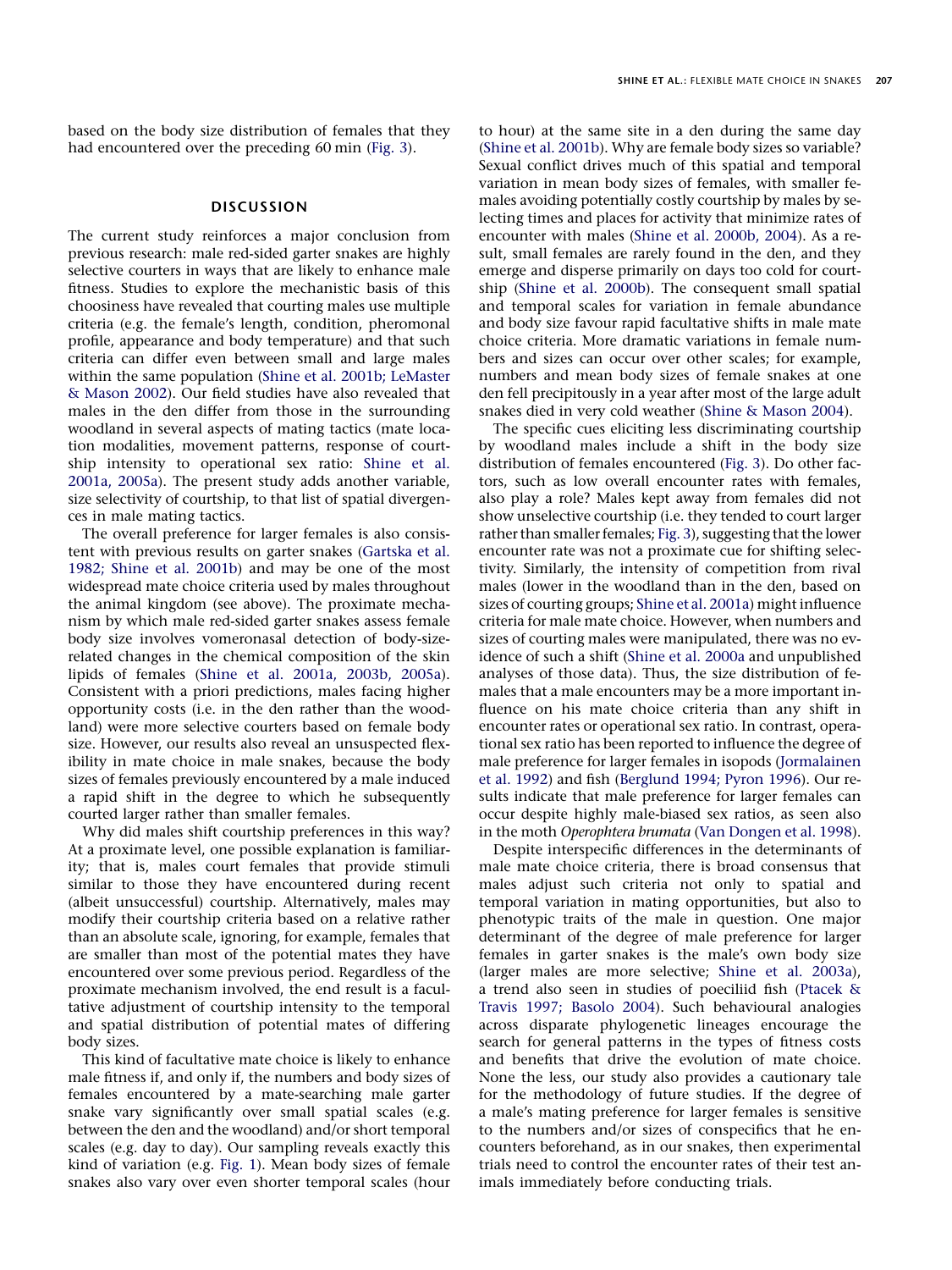#### Acknowledgments

<span id="page-5-0"></span>We thank Al and Gerry Johnson for help and encouragement, and the Manitoba Department of Natural Resources (especially Dave Roberts) for permits. Financial support was provided by the Australian Research Council and the Australian Academy of Science (Graeme Caughley Travelling Fellowship, to R.S.), and by a National Science Foundation National Young Investigator Award (IBN-9357245) and a Whitehall Foundation (W95-04) to R.T.M.

#### References

- Andersson, M. 1994. Sexual Selection. Princeton, New Jersey: Princeton University Press.
- Andrews, R. M. 1985. Mate choice by females of the lizard, Anolis carolinensis. Journal of Herpetology, 19, 284–289.
- Basolo, A. L. 2004. Variation between and within the sexes in body size preferences. Animal Behaviour, 68, 75–82.
- Berglund, A. 1994. The operational sex-ratio influences choosiness in a pipefish. Behavioral Ecology, 5, 254–258.
- Berglund, A. & Rosenqvist, G. 1993. Selective males and ardent females in pipefishes. Behavioral Ecology and Sociobiology, 32, 331– 336.
- Berven, K. A. 1981. Mate choice in the wood frog, Rana sylvatica. Evolution, 35, 707–722.
- Brown, W. D. 1993. The cause of size-assortative mating in the leaf beetle Trirhabda canadensis (Coleoptera, Chrysomelidae). Behavioral Ecology and Sociobiology, 33, 151–157.
- Crowley, P. H., Travers, S. E., Linton, M. C., Cohn, S. L., Sih, A. & Sargent, R. C. 1991. Mate density, predation risk, and the seasonal sequence of mate choices: a dynamic game. American Naturalist, 137, 567–596.
- Cuadrado, M. 1998. The influence of female size on the extent and intensity of mate guarding by males in Chamaeleo chamaeleon. Journal of Zoology, 246, 351–358.
- Darwin, C. 1871. The Descent of Man and Selection in Relation to Sex. London: Murray.
- Devine, M. C. 1977. Copulatory plugs, restricted mating opportunities and reproductive competition among male garter snakes. Nature, 267, 345–346.
- Dewsbury, D. A. 1982. Ejaculate cost and male choice. American Naturalist, 119, 601–610.
- Dosen, L. D. & Montgomerie, R. 2004. Female size influences mate preferences of male guppies. Ethology, 110, 245–255.
- Drickamer, L. C., Gowaty, P. A. & Wagner, D. M. 2003. Free mutual mate preferences in house mice affect reproductive success and offspring performance. Animal Behaviour, 65, 105–114.
- Duvall, D., Schuett, G. W. & Arnold, S. J. 1993. Ecology and evolution of snake mating systems. In: Snakes: Ecology and Behavior (Ed. by R. A. Seigel & J. T. Collins), pp. 165–200. New York: McGraw-Hill.
- Erlandsson, J. & Johannesson, K. 1994. Sexual selection on female size in a marine snail, Littorina littorea (L). Journal of Experimental Marine Biology and Ecology, 181, 145–157.
- Gartska, W. R., Camazine, B. & Crews, D. 1982. Interactions of behaviour and physiology during the annual reproductive cycle of the red-sided garter snake (Thamnophis sirtalis parietalis). Herpetologica, 38, 104–123.
- Ghiselin, M. 1974. The Economy of Nature and the Evolution of Sex. Berkeley: University of California Press.
- Gosselin, T., Sainte-Marie, B. & Bernatchez, L. 2003. Patterns of sexual cohabitation and female ejaculate storage in the American

lobster (Homarus americanus). Behavioral Ecology and Sociobiology, 55, 151–160.

- Gowaty, P. A. 2004. Sex roles, contests for the control of reproduction, and sexual selection. In: Primates: New and Comparative Perspectives (Ed. by P. M. Kappeler & C. P. van Schaik), pp. 163–221. Cambridge: Cambridge University Press.
- Gregory, P. T. 1974. Patterns of spring emergence of the red-sided garter snake (Thamnophis sirtalis parietalis) in the Interlake region of Manitoba. Canadian Journal of Zoology, 52, 1063–1069.
- Gregory, P. T. & Stewart, K. W. 1975. Long-distance dispersal and feeding strategy of the red-sided garter snake (Thamnophis sirtalis parietalis) in the Interlake of Manitoba. Canadian Journal of Zoology, 53, 238–245.
- Hubbell, S. P. & Johnson, L. K. 1987. Environmental variance in lifetime mating success, mate choice, and sexual selection. American Naturalist, 130, 91–112.
- Jennions, M. D. & Petrie, M. 1997. Variation in mate choice and mating preferences: a review of causes and consequences. Biological Review, 72, 283–327.
- Johnson, K. 1988. Sexual selection in pinyon jays. II. Male choice and female–female competition. Animal Behaviour, 36, 1048– 1053.
- Jormalainen, V., Tuomi, J. & Merilaita, S. 1992. Mate choice for male and female size in aquatic isopod Idotea baltica. Annales Zoologici Fennici, 29, 161–167.
- Jormalainen, V., Merilaita, S. & Tuomi, J. 1994. Male choice and male–male competition in Idotea baltica (Crustacea, Isopoda). Ethology, 96, 46–57.
- LeMaster, M. P. & Mason, R. T. 2002. Variation in a female sexual attractiveness pheromone controls mate choice in garter snakes. Journal of Chemical Ecology, 28, 1269–1285.
- LeMaster, M. P. & Mason, R. T. 2003. Pheromonally-mediated sexual isolation among denning populations of red-sided garter snakes, Thamnophis sirtalis parietalis. Journal of Chemical Ecology, 29, 1027–1043.
- Luiselli, L. 1996. Individual success in mating balls of the grass snake, Natrix natrix: size is important. Journal of Zoology, 239, 731–740.
- Mallard, S. T. & Barnard, C. J. 2003. Competition, fluctuating asymmetry and sperm transfer in male gryllid crickets (Gryllus bimaculatus and Gryllodes sigillatus). Behavioral Ecology and Sociobiology, 53, 190–197.
- Mason, R. T. 1993. Chemical ecology of the red-sided garter snake, Thamnophis sirtalis parietalis. Brain, Behavior and Evolution, 41, 261–268.
- Olsson, M. 1993. Male preference for large females and assortative mating for body size in the sand lizard. Behavioral Ecology and Sociobiology, 32, 337–341.
- Olsson, M., Madsen, T., Nordby, J., Wapstra, E., Ujvari, B. & Wittsell, H. 2003. Major histocompatibility complex and mate choice in sand lizards. Proceedings of the Royal Society of London, Series B, 270, S254–S256.
- Pough, F. H. 1980. The advantages of ectothermy for tetrapods. American Naturalist, 115, 92–112.
- Ptacek, M. B. & Travis, J. 1997. Mate choice in the sailfin molly, Poecilia latipinna. Evolution, 51, 1217–1231.
- Pyron, M. 1996. Male orangethroat darters, Etheostoma spectabile, do not prefer larger females. Environmental Biology of Fishes, 47, 407–410.
- Qualls, C. P. & Andrews, R. M. 1999. Maternal body volume constrains water uptake by lizard eggs in utero. Functional Ecology, 13, 845–851.
- Rahman, N., Dunham, D. W. & Govind, C. K. 2002. Size-assortative pairing in the big-clawed snapping shrimp, Alpheus heterochelis. Behaviour, 139, 1443–1468.